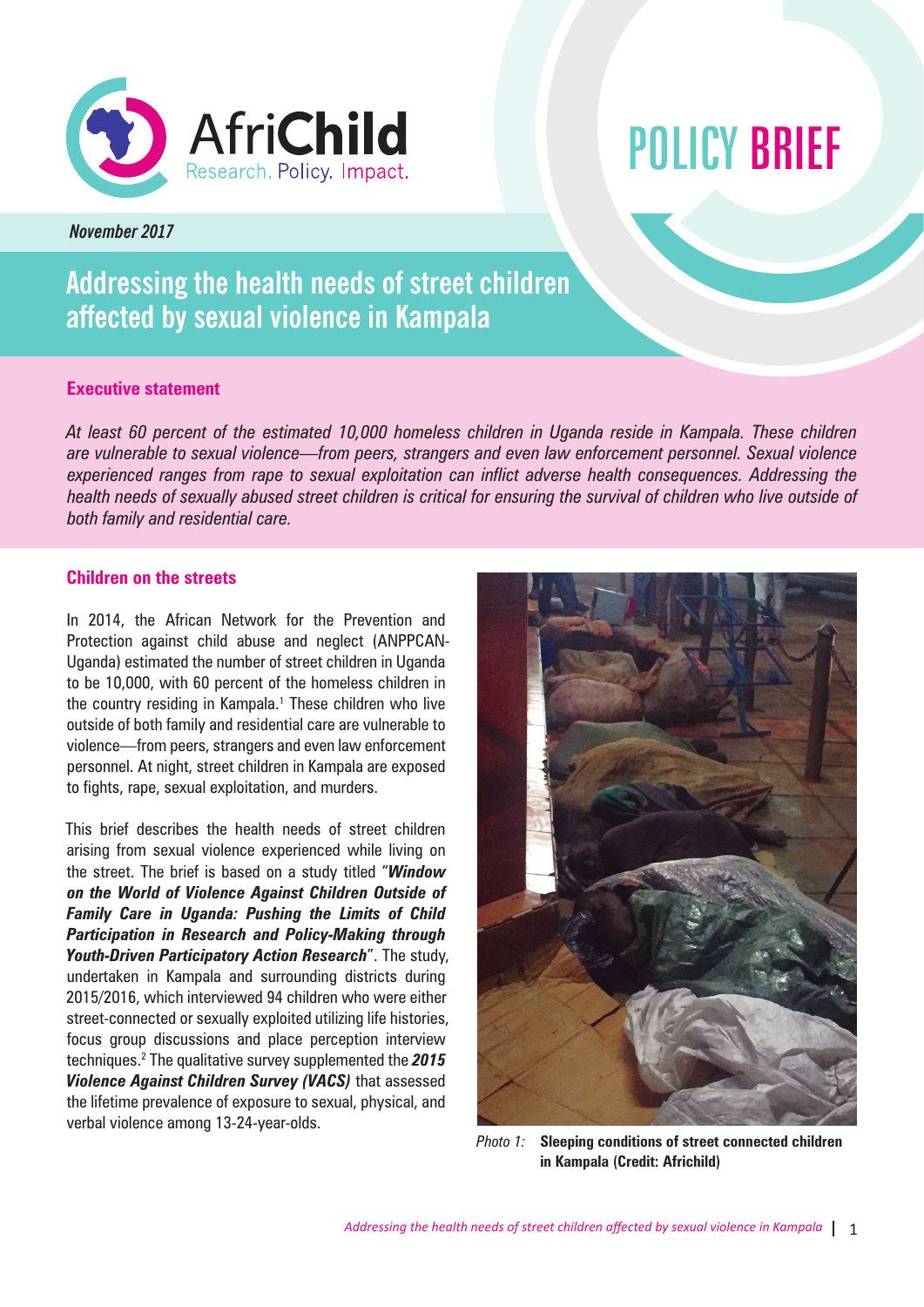### **Sexual violence**

For young girls on the streets, forced sexual encounters such as rape are a regular occurrence—particularly from strangers. Worse still, in some instances, girls on the streets have been victims of rape involving multiple gangs. A street child described the sexual vulnerabilities faced by young homeless girls

"*Life becomes hard for a street girl during night. You see when people see these girls meandering at night they think the girls are interested in prostitution yet others are just raped. Like me I was just walking and two men grabbed me made me unconscious only to gain my consciousness I was in the hospital…I do not know what exactly followed because they started by beating me up only to understand when I was in the hospital…I conceived.*" (Life history interview with social cartography, October 2015).

It is not only homeless girls who are exposed to sexual abuse; even young boys face the risk of being sexually exploited through sodomy by older boys—especially as they sleep at night. Furthermore, in some instances, physical violence is experienced prior to sexual abuse. This behaviour is meant to instil fear among younger boys and, as such, make them refrain from reporting the offence. A young boy describes how he was targeted by older boys and was ultimately too embarrassed to report the offence or inform anyone.

*"The biggest challenge that I faced in this place was being cut on the forehead with a razorblade by one of the boys that sodomised us…At about 2:00am, he started by cutting our shorts and he first took our money. He started by sodomising my friend, for me I woke up when he was on me and my friend was crying. So I moved out and told him that I will report him. He then grabbed my hand and cut me on the forehead using a razorblade. He said that if I told anyone, he would kill my friend. I just kept quiet. I did not report him to anyone as I thought people would start despising and demeaning us."* (Place Perception Interview, sexually exploited boy, May 2016).

Sometimes, children who are promised a better life and taken off the streets also end up being sexually exploited within the confines of so-called "safe havens". A young boy describes how a good Samaritan who rescued him from the streets turned out to be a rapist.

*"One time I went to a lady who sells phones and she asked me if I wanted to go back to school. I told her that I wanted to go back…So she suggested that she get me somewhere to stay where they would give me food and also be able to go back to school. I agreed. She asked me if I wanted her to get me a person to stay with or I would rather go to her home and stay with her as I help her with work around the house. Because I had developed trust in her I agreed to go and stay with her at her home …With time she began forcing me to have sex with her. It later became a routine whereby whenever she would come back from work she would force me to sleep with her*…" (Life history interview with sexually exploited boy, May 2016).

#### **Commercial sexual activity**

Some children on the streets undertake sex work to make ends meet but with dire consequences, including contracting HIV. Apart from the risk of contracting HIV, another major health challenge related to sexual work is the likelihood of unwanted pregnancies. Many of the young girls on the street sell their bodies to survive. Other children are forced on the street and eventually into commercial sex work, due to abuse from relatives. Two different young girls describe how abusive step mothers led to their prostitution:

*"Due to being commanded to undertake laborious domestic chores by my step mother, I left home at 13 years and got a man who used me and got me pregnant. One day I went to him when I was 8 months pregnant and he told me the day he will see me again he will kill me. Up to now I am still selling myself because I don't have any other source of income."* (Sexually exploited girls focus group, 12- 17 year olds, May 2016).

Another young girl also describes how she was forced into prostitution to feed herself.

*"I was denied food at home and I had to fend for myself. I thought of an idea of sleeping with men to get food, and indeed I started doing that. I started sleeping with men, sometimes they would not pay me or would give me as little as UGX 2,000…the*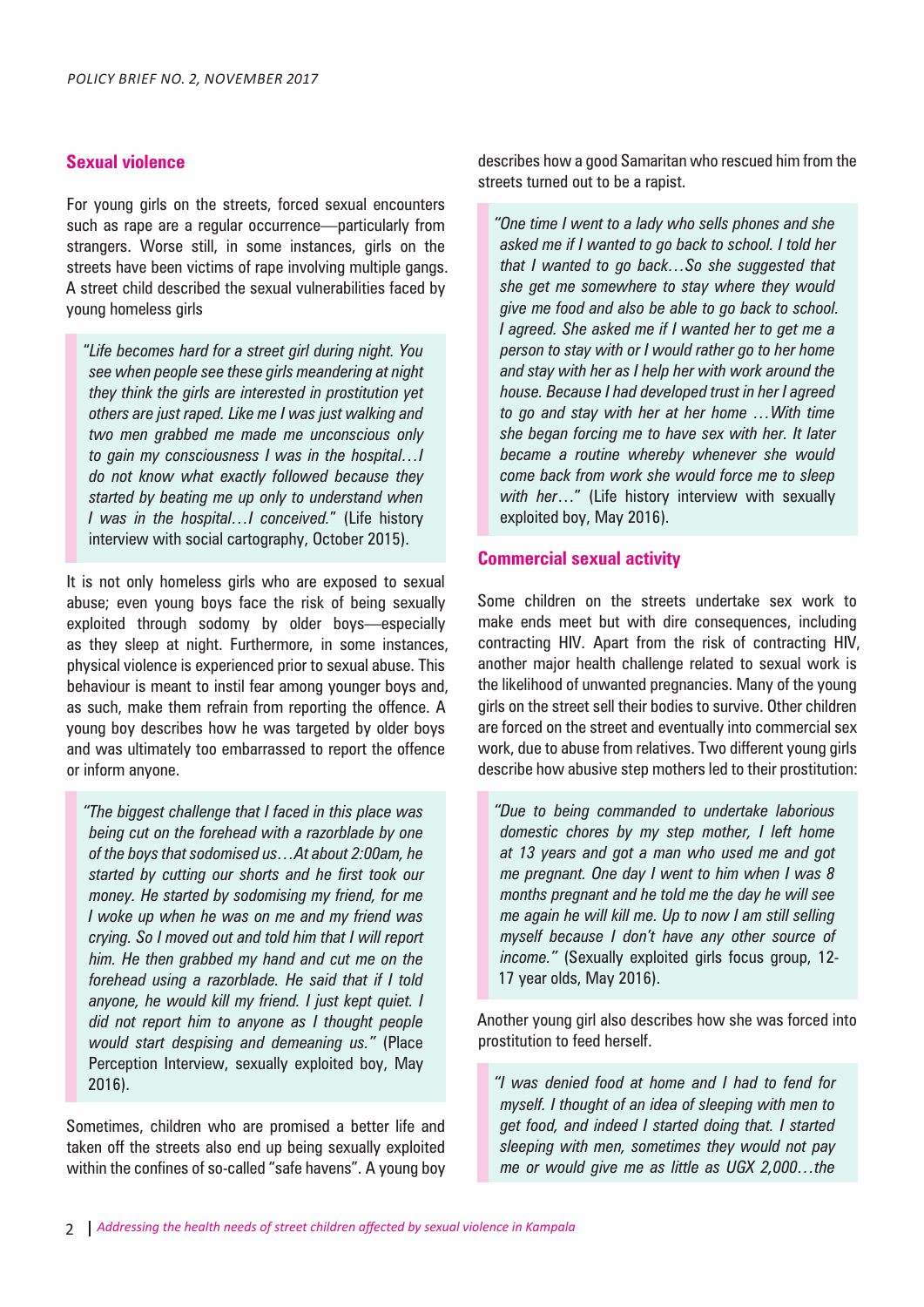*behaviour of my mother pushed me to do that."* (Life history interview with sexually exploited girl, May 2016).

Commercial sex work is associated with physical abuse and exploitation. In some instances, young girls are not paid after offering services. A street-connected girl describes the various health challenges associated with sex work:

*"You see abortion is very common among these street girls; almost whoever gets pregnant they end up aborting. Only one girl retained the pregnancy while another girl has aborted twice and she is now pregnant. You see most of them sell their bodies/are involved in prostitution."* (Life history interview with social cartography, October 2015).

*"Being a commercial sex worker was very tough. The men used to beat us, they would refuse to use condoms or put it on but remove it without your knowledge. Some would leave a condom in you and you suffer with it you do not have money for medical treatment, you need help but have nowhere to get it, things like that. I for one, a man left a condom in me. I had to go to the hospital –to remove it and for treatment…"* (Life history interview with sexually exploited young girl, May 2016).

#### **Law enforcement agencies**

The study also found that law enforcement authorities were major perpetrators of violence against children on Kampala streets. Indeed, reference to law enforcement officials was mostly mentioned in the context of violence against children, rather than protection of children on the streets. Street children described how they were harassed, brutally beaten, tied in sacks and dragged through the streets by law enforcement authorities or, in the case of girls, raped. Most of the cases of rape of children on the streets were not reported to the authorities because these acts occurred at night and most cases involved complete strangers. Indeed, children try as much as possible to hide from law enforcement officials. A sexually exploited young woman describes her encounter with law enforcement agencies:

"*I was with friends at Dancer's Club and the police came. My friends ran away and a policeman held my hand. He informed that he was taking me to the* 

*police station but he instead took me to his house and raped me."* (Life history interview with street connected young woman, December 2015).

Even in more formal detention centres such as prisons, arrested street children are at risk of sexual exploitation by older prisoners. An adolescent arrested and taken to jail describes how "senior" inmates sodomised him at one of Uganda's prison facilities:

*"When I was taken to prison, I was taken to a room…The next three weeks that followed I was sodomised…I was in the bathroom as I was bathing; there was no one else, that is where they found me. I tried to report them but nothing happened; No one listened to me. When I was remaining with two weeks to be released. I was taken to the hospital, given medicine, treated and I healed."* (Life history interview with sexually exploited young boy, May 2016).

#### **Responding to sexual violence**

Some of the sexually exploited children seek medical services and often find that most health facilities offer limited options—mainly the provision of treatment and drugs. For children who are unfortunate to contract HIV/ AIDS, receiving drugs without proper nutrition or a proper place to stay can affect the effectiveness of antiretroviral (ARVs). A teenage girl who was raped on the streets and contracted HIV described her ordeal in enrolling taking ARVs:

*"I was raped and after some time I got sick…When I went to Hospital, I had my blood tested and the doctor came with the sad news that I had contracted a virus. I was a little confused and I asked, 'What virus?' he told me 'HIV'. He told me I had to start taking drugs immediately because my CD4 count was very low. When I started taking the drugs, they really affected me so much that I was admitted at hospital. I explained my situation to the doctors and told them that I had nowhere to stay, but they told me that apart from the free medication, they couldn't help me in any other way. I came out of hospital and used to sleep at the cinema hall…So for the past one year I have been taking ARVs.*" (Life history interview with social cartography, October 2015).